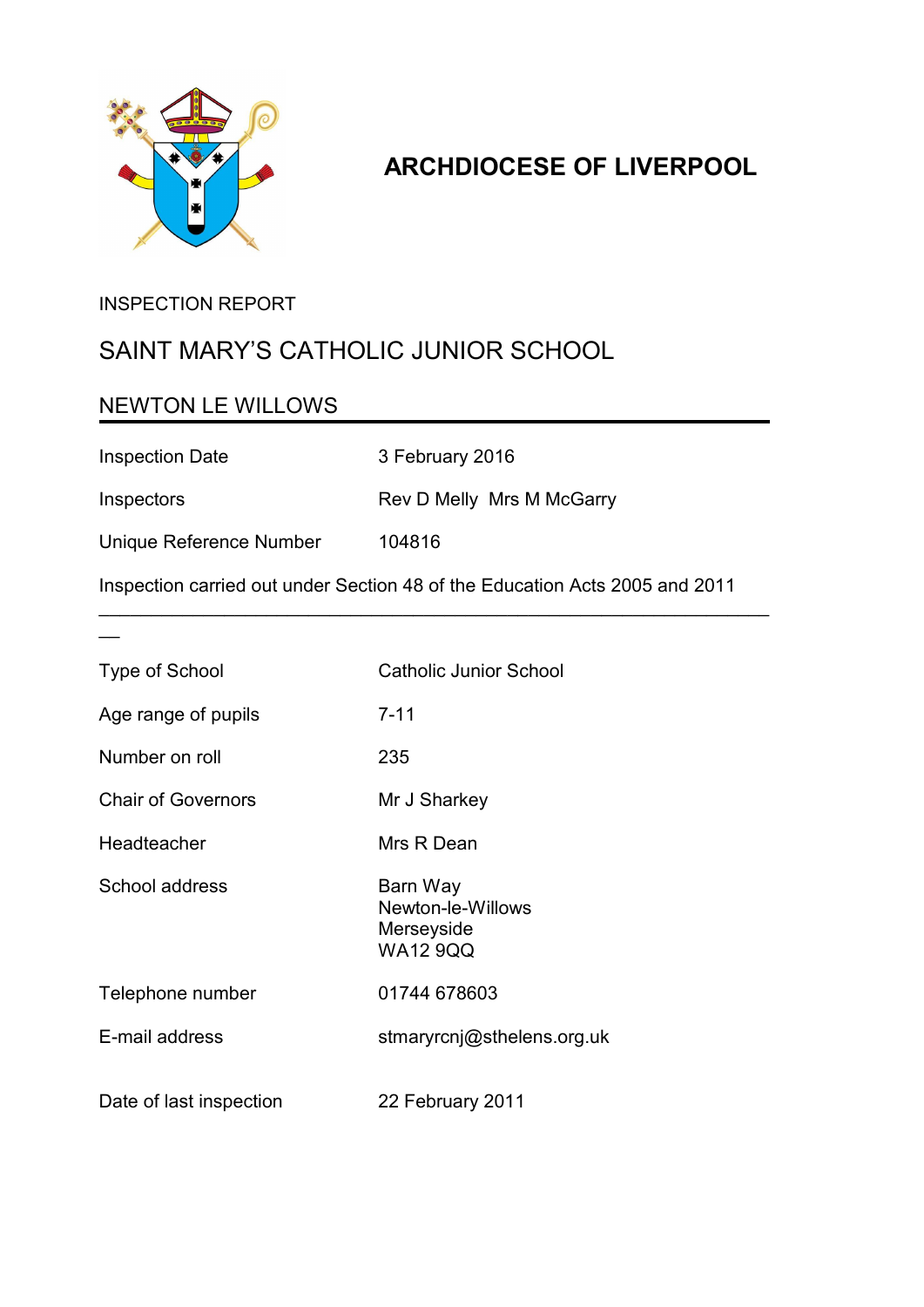# **Introduction**

This inspection was carried out under Section 48 of the Education Acts 2005 and 2011

The report of the inspection is produced for the Archbishop of Liverpool (Code of Canon Law 804 and 806) and for the governors of the school.

The inspectors are members of the Christian Education Department and their associates approved by the Archbishop of Liverpool for this purpose.

## **Information about this school**

- St Mary's school is an average sized Catholic Junior School situated in Newton-le-Willows serving the parishes of St Mary's and St John's, St Patrick's and St David's.
- There are 235 number of children on roll of whom 223 are baptised Catholic, 12 come from other Christian denominations, and there are no pupils from other faith or religious traditions.
- There are 12 teachers of whom 10 teach Religious Education and 12 have a suitable qualification in Religious Education. Eight teachers are baptised Catholic.
- Since the last inspection a new executive head, head of school, governing body and Religious Education coordinator have been appointed.

#### **Key for inspection grades**

| Grade 1 | Outstanding          |
|---------|----------------------|
| Grade 2 | Good                 |
| Grade 3 | Requires Improvement |
| Grade 4 | Inadequate           |
|         |                      |

© 2016 copyright – Archdiocese of Liverpool. This document may be reproduced in whole or in part for non-commercial educational purposes,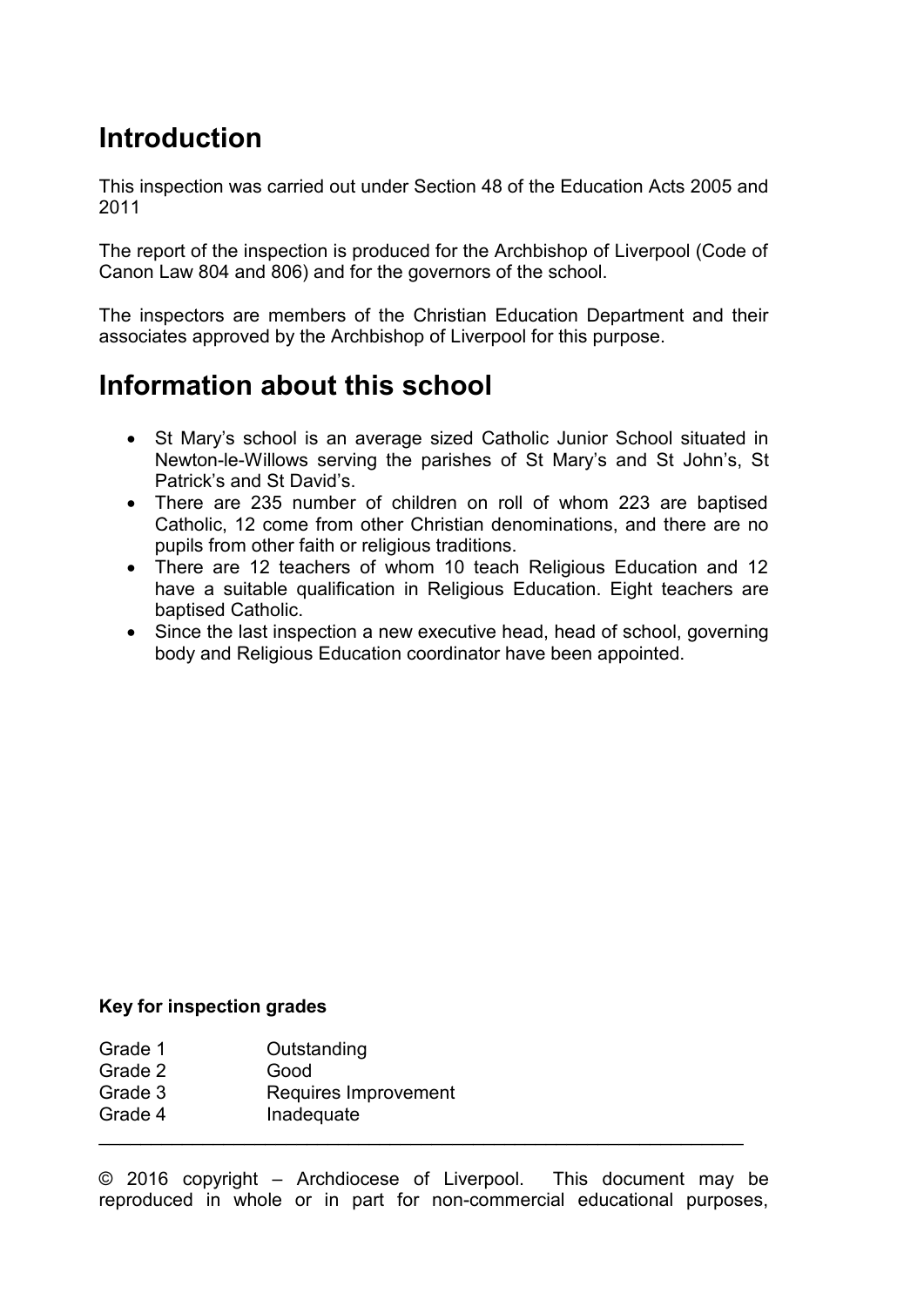provided that the information quoted is reproduced without adaptation and the source and date of publication are stated.

Further copies of this report are obtainable from the school.

## **Overall effectiveness:**

St Mary's is an outstanding school in providing Catholic Education.

# **Inspection Judgements**

**The extent to which the pupils contribute to and benefit from the Catholic life of the school.**

 The extent to which the pupils contribute to and benefit from the Catholic life of the school is outstanding.

 Pupils know and understand the school's Mission Statement and understand the part they play within it. They have recently been involved in its evaluation.

- Pupils have an outstanding sense of belonging to the school community and value and respect others.
- Pupils are encouraged to take on roles of responsibility in the school and wider community. There is a Head Boy and a Head Girl. Pupils act as activity leaders, reading buddies, house captains, problem poppers and serve on the school and eco councils and the worship team.
- Pupils are actively involved in developing the Catholic character of the school by they way they care for each other and those less fortunate than themselves. There is keen fund raising for CAFOD, Nugent Care, Willowbrook Hospice, McMillan Cancer appeal, the Starfish Appeal, Save the Children and Shoe Boxes for Soldiers. During Lent they organise their own fund raising for a chosen charity.
- Pupils benefit from participation in away days and retreat activities with the Animate Youth Ministry Team at Lowe House and annual residential outdoor activities with PGL at Boretton or Winnmarleigh Hall.
- Pupils have a outstanding sense of right and wrong and apply this in their personal relationships. They are taking increasing responsibility for themselves and their actions.
- Education for pastoral care and personal relationships has fostered positive attitudes in pupils.
- They praise and acknowledge the contribution of others. They show a readiness to embrace and celebrate their lived experiences.
- Pupils are involved in service to the local faith and religious communities, the immediate neighbourhood served by the school and the wider community by attending and taking part with parishioners in class Masses, school Masses and Sunday family Masses. They serve on the altar in church and sing in local care homes and the town centre. The local Legion of Mary does a monthly prayer group with children. They take part in a community carol concert when staff, parents, governors and parishioners come together in Advent. . They take part in Young Musician of the Year with the local authority and strive to achieve both the Rotary Club award and the Keith Calland award at the end of year 6. They show respect and understanding of other faiths and religions.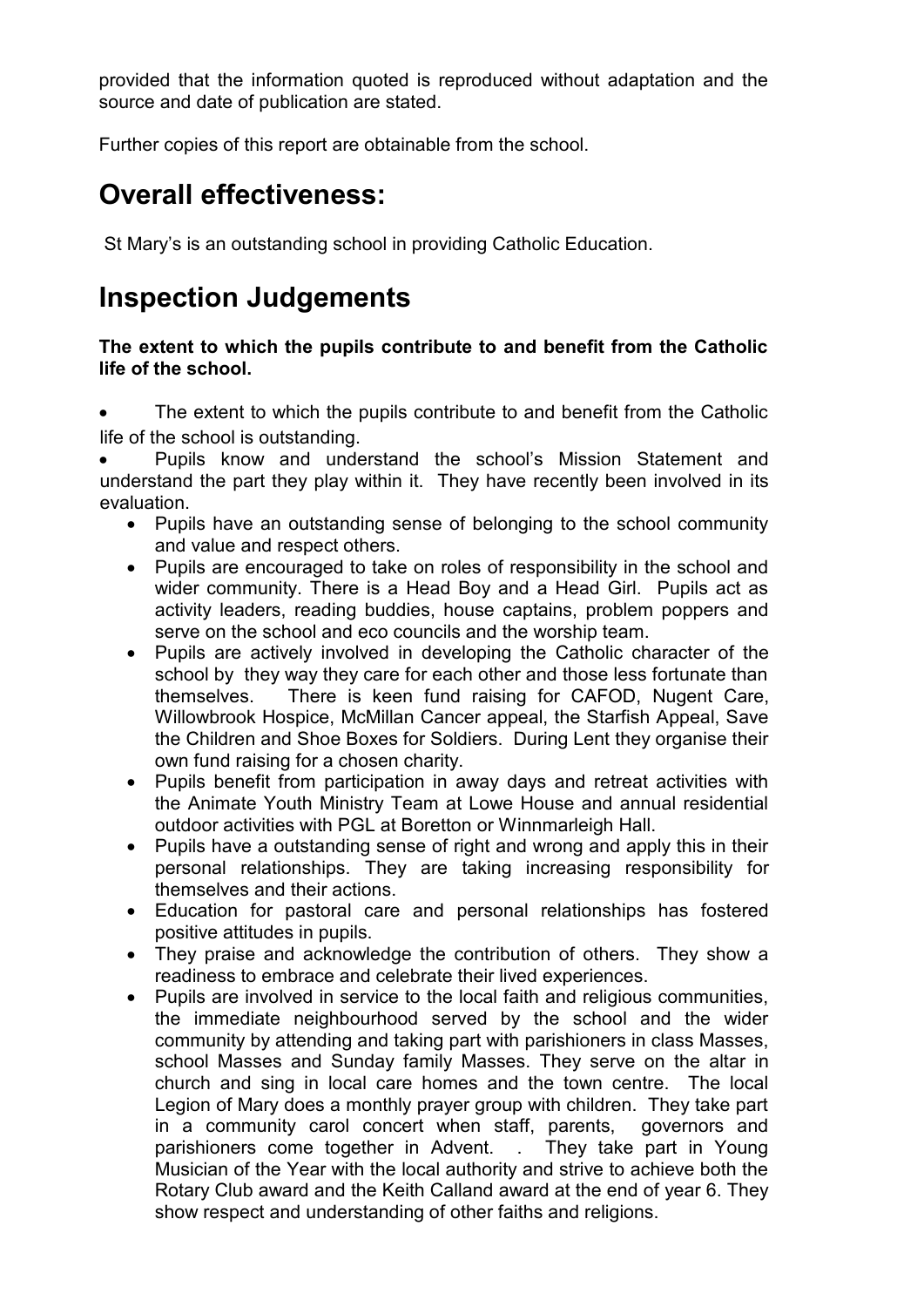Pupils embrace opportunities to meet their potential in all aspects of school life.

#### **How well pupils achieve and enjoy their learning in Religious Education**

- Pupils' achievements and enjoyment in Religious Education is outstanding
- . • Their attainment in Religious Education is outstanding.
- They make outstanding progress in relation to their starting points and capabilities.
- There is no difference in performance between pupils of different gender.
- Outcomes for pupils with additional or special needs are good.
- Analysis of assessments undertaken provides evidence of pupils generally attaining appropriate level for their age and stage of development in each key stage.
- Pupils are becoming increasingly more religiously literate. Their knowledge, understanding and skills are developing appropriate to their age or capacity.
- They are developing the skills that enable them to reflect spiritually, think ethically and theologically and are becoming more aware of the demands of religious commitment in everyday life.
- Pupils' engagement in and enjoyment of their learning is outstanding as shown by their interest, enthusiasm and behaviour.
- Pupils are encouraged to work independently and collaboratively.
- Pupils are anxious to learn and improve their knowledge, understanding and skills as they become independent learners.

#### **How well pupils respond to and participate in Collective Worship**

- Pupils' response to and participation in Collective Worship is outstanding.
	- They show great interest, respond extremely well and actively participate in Collective Worship.
	- They act with reverence and are keen to participate in a variety of gatherings.
	- Pupils' knowledge of prayer and liturgy is increasing.
	- They become familiar with a variety of prayer styles especially during the Prayer Week. They appreciate and are open to the Word of God in the scriptures which is well proclaimed.
	- They sing very joyfully, reflect deeply in silence and join in community prayers appropriately and with confidence.
	- They are becoming increasingly more confident preparing and leading worship.

#### **The quality of teaching and how purposeful learning is in Religious Education**

- The quality of teaching and purposeful learning in Religious Education is good.
- It is consistently effective in ensuring that pupils are interested and engaged and make outstanding progress.
- Teachers display very good subject knowledge and deploy a range of teaching styles to motivate and inspire pupils.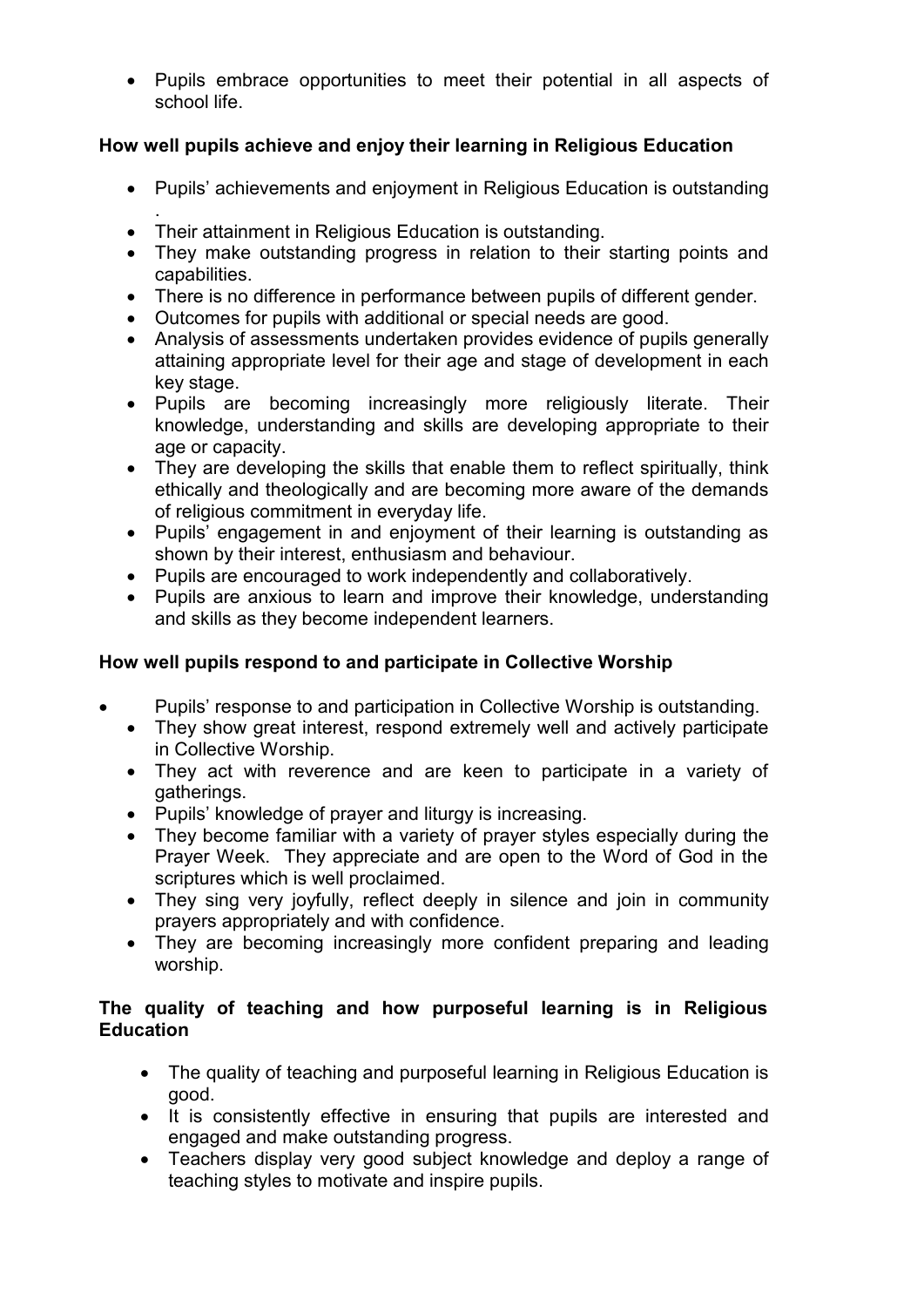- Teaching encourages pupils' enjoyment of and enthusiasm for Religious Education.
- Teachers take into account pupils' prior learning and ensure differentiated tasks when planning so that the work consolidates, builds on and extends their knowledge and understanding.
- Teachers provide opportunities for pupils to work independently and collaboratively. Excellent use is made of time and resources including other adults and Information and Communication Technology to maximise learning.
- Pupils are informed of their progress and how to improve both orally and through marking. Effort and achievement are always celebrated.
- The assessment of pupils work in Religious Education is outstanding.
- The school has outstanding assessment strategies which provide accurate and detailed information on the achievement of all the pupils.
- Teachers are able to identify how well pupils are achieving and tackle underachievement.
- Teachers enable pupils to evaluate their own work.

#### **The extent to which the Religious Education Curriculum promotes pupils' learning**

- The extent to which the Religious Education Curriculum promotes pupils' learning is outstanding.
	- The curriculum is outstanding in meeting pupils' needs.
	- The school, using the *Come and See* programme recommended by the Archdiocese, meets the requirements of the Curriculum Directory for Religious Education. Appropriate levels of the programme are being followed in different classes. This ensures complete Religious Education entitlement for each child and meets National and Archdiocesan requirements.
	- Of the total curriculum time 10% is allocated to Religious Education. This fulfils the requirements of the Bishops of England and Wales.
	- Planning ensures full coverage of the Religious Education programme. Imaginative and well planned strategies are deployed to enrich pupils' learning.
	- The school implements new curriculum developments as appropriate.
	- Enrichment activities such as the variety of extra curricular clubs including sports clubs, a gardening club and choir have a positive impact on the curriculum.
	- The Religious Education curriculum provides outstanding opportunities for pupils' spiritual, moral development and vocation.
	- The curriculum is customised to meet the needs of groups and individuals.
	- Children have explored the beliefs and values of other faiths and religions. This helps to promote tolerance and respect for those who think differently. Consideration is to be given to inviting speakers from other faiths and religions into school once more to speak to the children. Visits to other places of worship are also to be considered.

#### **The quality of Collective Worship provided by the school.**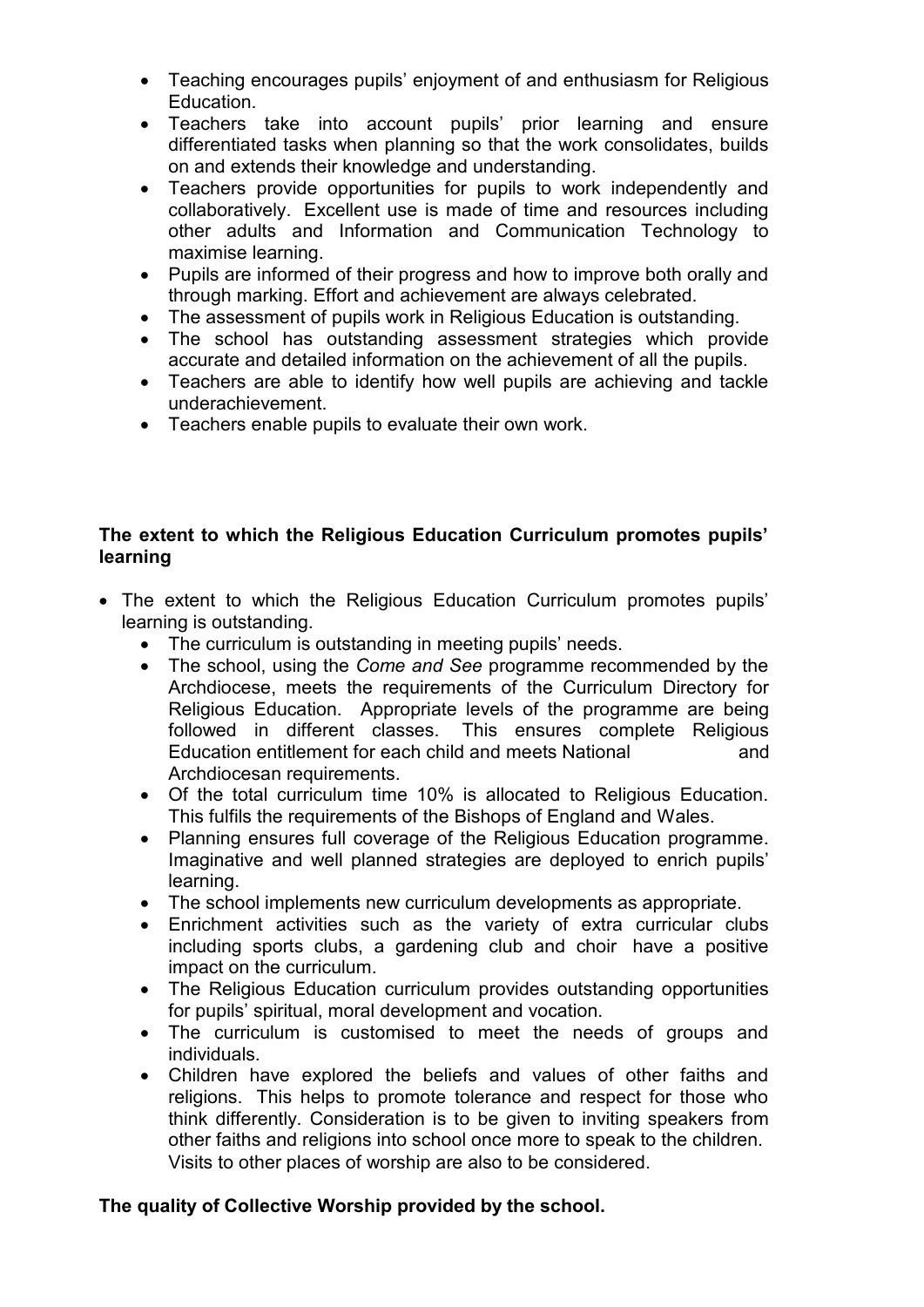• The quality of Collective Worship provided by the school is outstanding. It reflects the Catholic character of the school and takes into account the variety of faith backgrounds among the pupils.

 Collective Worship has a high profile and is central to the life of the school.

 Collective Worship plays a key part in meeting the spiritual needs of the pupils. Opportunities are provided to enable full, active and conscious participation of the whole school community.

 Children are enabled to pray formally and informally using a variety of prayer methods and styles.

 The school has provided opportunities for staff to develop the skills in planning, leading and evaluating Collective Worship.

 The teachers provide the necessary resources and opportunities to help children to develop the skills necessary to plan, lead and participate in Collective Worship and to evaluate it effectively.

 Opportunities are provided for parents, carers the local and wider faith communities to participate in a variety of celebrations of the *Come and See* programme and the Church's liturgical year.

#### **How well leaders, governors and managers promote, monitor and evaluate the provision for the Catholic life of the school and plan and implement improvement to outcomes for pupils.**

- Leaders, governors and managers are outstanding in promoting monitoring and evaluating the provision for the Catholic life of the school and in the way they plan and implement improvement to outcomes for pupils.
- This is reflected in the school's own Mission Statement. Last year all who form part of the school community including parents, clergy, governors and children were involved in the development and review of the Mission Statement. Its aims and practical objectives direct and guide every aspect of school life and are a useful tool by which the school can evaluate its effectiveness.
- Leaders, governors and managers are outstanding in the way they use monitoring data to evaluate the schools performance, celebrate, and plan future improvements.
- Outstanding opportunities are provided for the staff and pupils to play an active part in Catholic life and Mission of the school especially in the way they treat each other. They know, own and live out their Mission Statement.
- The Self Evaluation Document provides evidence of the schools monitoring, searching analysis and self challenge.
- Their analysis provides a basis to celebrate the school's strengths and outline areas for development. The SED is an accurate evaluation of the work and the Catholic life of the school. Leaders know the school well and are eager to further develop an already outstanding school.
- The quality of Collective Worship is a priority for the school. It is effectively monitored and evaluated by leaders, governors and managers. An up to date policy is in place.
- Leadership at all levels respects difference, values diversity and ensures equal opportunities for all.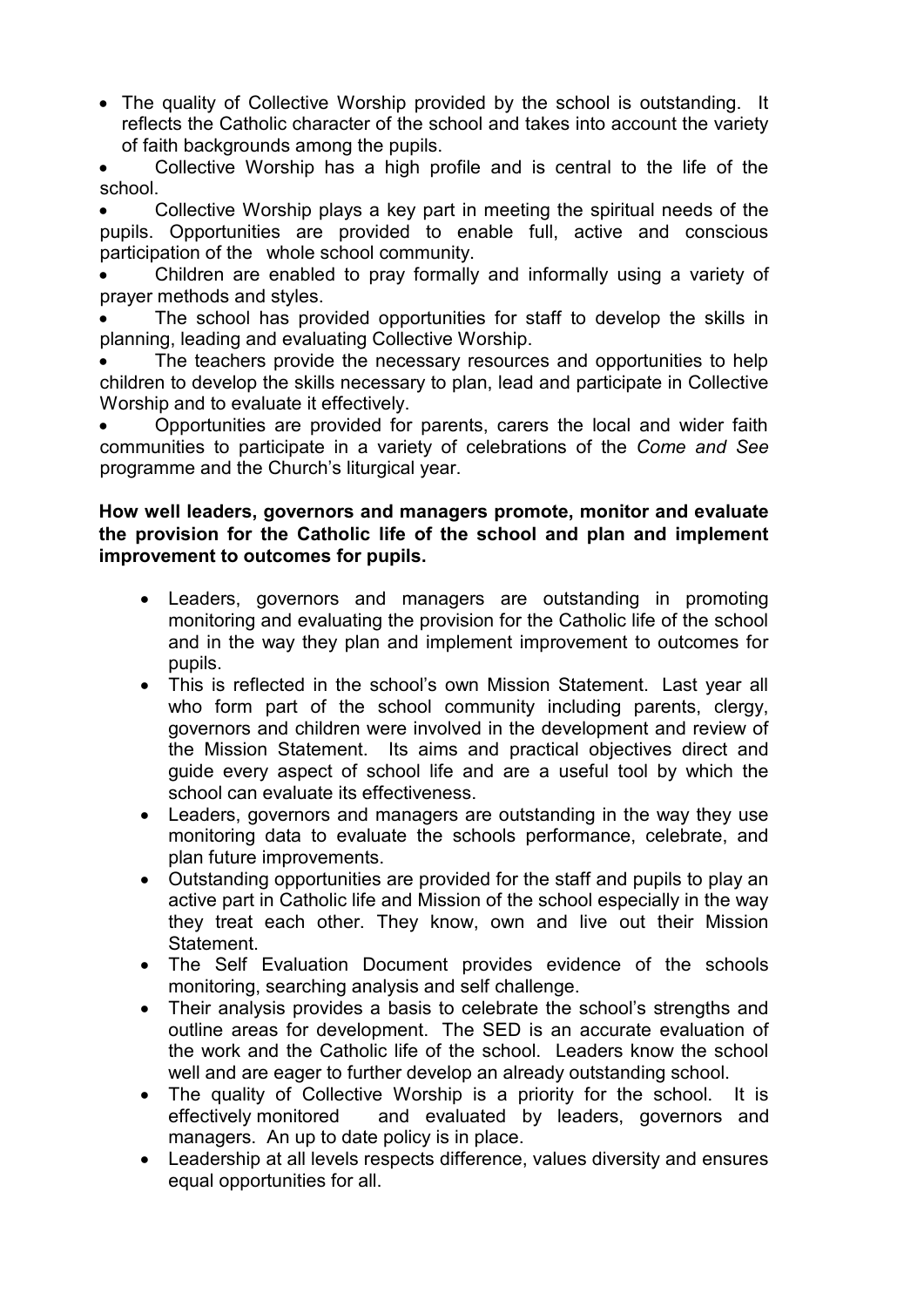- Prayer, worship and the liturgical life of the school reflects and respects the religious diversity within the school.
- There are very positive relationships at every level within the school.
- Parents are consulted regularly and involved in a variety of ways in the life of the school especially by attending class and school Masses and acts of Collective Worship. They also gain a great deal by attending the prayer tent during Prayer Week.
- There is now a new set of governors and associate governors in place who will no doubt be outstanding in fulfilling their responsibilities. They will effectively help to shape the direction of the school through their willingness to share their expertise to bring the school. They are obviously passionate about St Mary's.

#### **How well leaders, governors and managers promote, monitor and evaluate the provision for the Religious Education of the school and plan and implement improvement to outcomes for pupils.**

 Leaders, governors and managers are outstanding in promoting monitoring and evaluating the provision for the Religious Education of the school and in the way they plan and implement improvement to outcomes for pupils.

- Monitoring data is used effectively to evaluate the schools performance and plan for future improvements.
- There is a robust programme for the monitoring and evaluation cycle.
- Teaching and learning is monitored regularly and appropriate feedback and support given as necessary. Good practice is shared and celebrated.
- Continuing professional development opportunities are provided for all.
- Assessment information is collated and tracked by the subject leader and shared with the leadership team, governors and parents.
- Formal assessment tasks are undertaken in line with Archdiocesan guidance.
- The subject leader is outstanding in guiding Religious Education. She is very enthusiastic and shows great commitment to RE and the Catholic life of the school. She introduces new initiatives when appropriate. Excellent documentation guides and directs all staff in the delivery of the subject. This is updated as necessary.
- The Self Evaluation Document is rigorous in identifying targets, timescales and lines of accountability.
- Curriculum outlines are provided for parents who are consulted on different issues depending on the topic being covered.
- Achievement and effort are always celebrated.

## **What the school needs to do to improve further?**

- To really become one family by continue to develop stronger links with the infant school.
- Share best practice so that all teaching may become outstanding.
- To continue to develop moderation with all staff.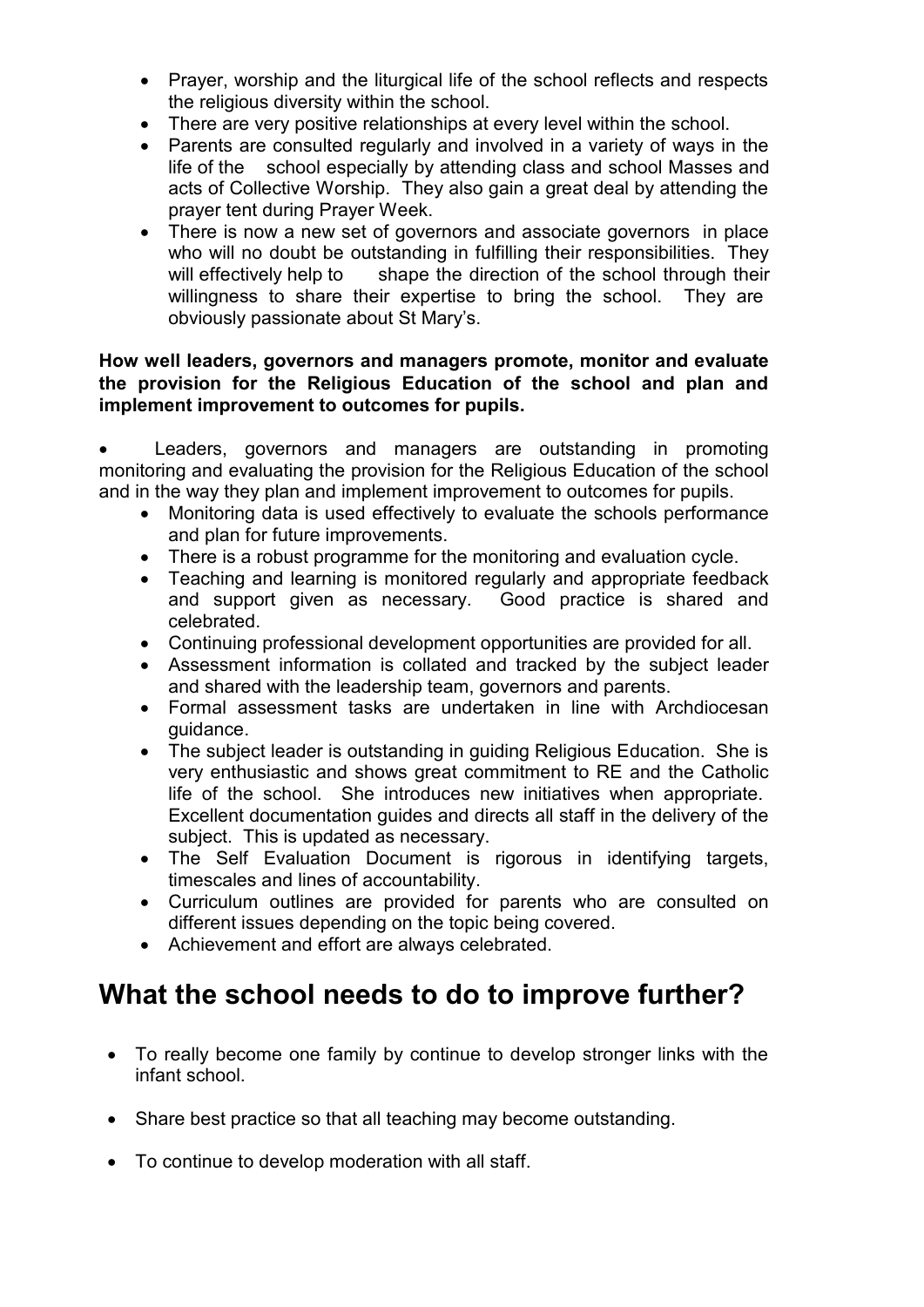# **INSPECTION JUDGEMENTS**

| <b>OVERALL EFFECTIVENESS</b>                                |  |
|-------------------------------------------------------------|--|
| How effective the school is in providing Catholic Education |  |

### *OUTCOMES FOR PUPILS*

| How good outcomes are for individuals and groups of pupils                         |  |
|------------------------------------------------------------------------------------|--|
| The extent to which pupils contribute to and benefit from the Catholic Life of the |  |
| school                                                                             |  |
| How well pupils achieve and enjoy their learning in Religious Education            |  |
| How well pupils respond to and participate in the school's                         |  |
|                                                                                    |  |